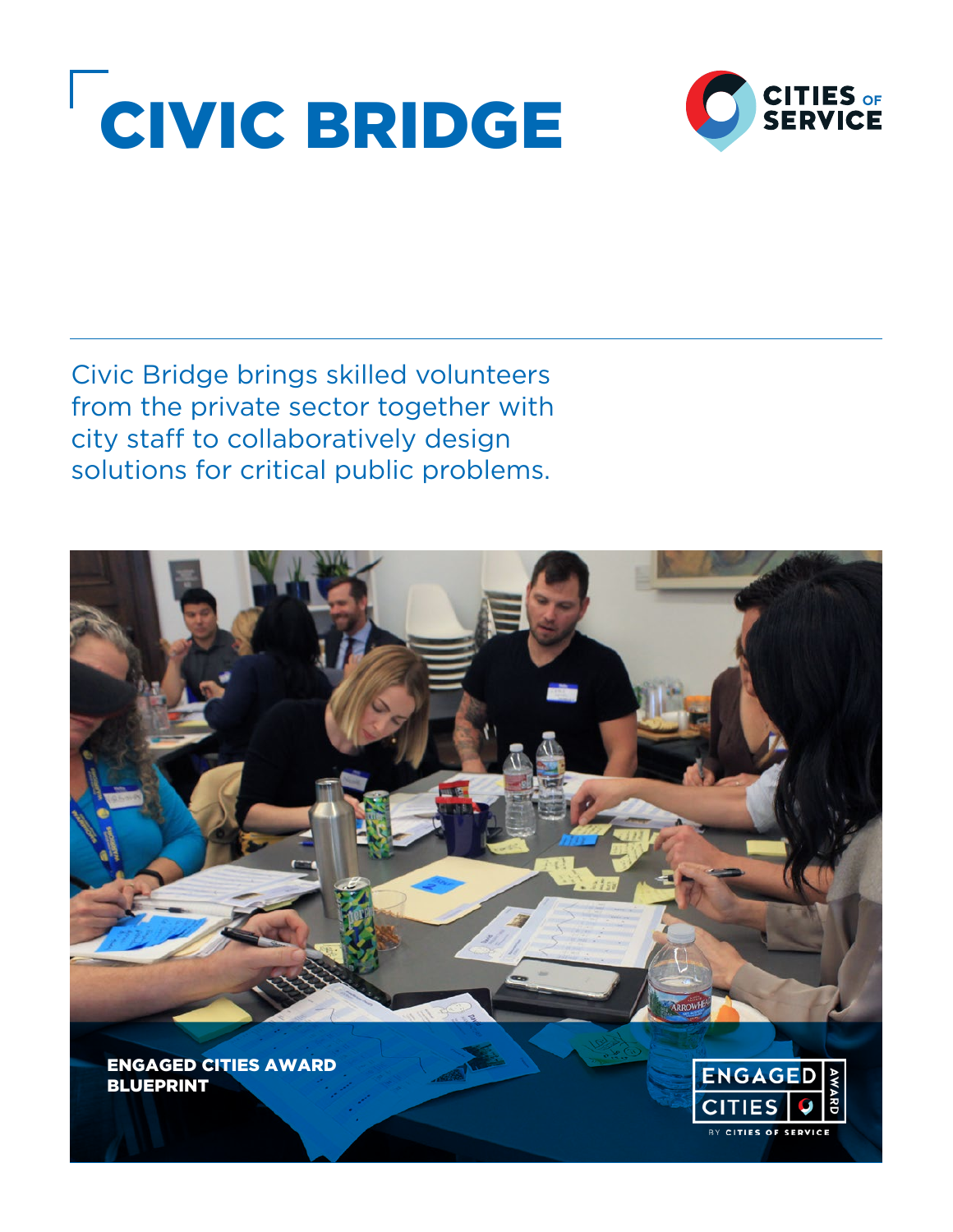# **ABOUT** THE PROGRAM

Cities face numerous challenges that can benefit from leveraging the skills, expertise, and capacity of private sector volunteers. Civic Bridge unleashes the power of skilled volunteers to help solve the city's biggest problems. By committing time and resources to identifying and scoping projects, Civic Bridge makes it easy for employees from local companies to contribute their time.

Through Civic Bridge, private sector volunteers contribute approximately 20% of their time over a 16-week period, working alongside staff from city departments. The Civic Bridge program management team identifies challenges, matches volunteers with city departments to create project teams, scopes projects, and coaches teams on their work.

Civic Bridge helps city departments partner with a wide range of organizations, including architecture and design firms, technology companies, and consultants. For the city, this can lead to new approaches and solutions to problems, as well as millions of dollars of work completed by volunteers, who, in turn, feel more connected to and invested in their city

#### BACKGROUND

San Francisco, like many cities, faces complex challenges like homelessness, affordable housing, and climate change. Although the city had a large number of residents with skills that could be used to support city efforts, it did not have the capacity or infrastructure to manage volunteers effectively. Additionally, companies that wished to provide pro bono services did not know how to engage with the city. In 2015, the Office of Civic Innovation created Civic Bridge, a program that recruits company volunteer teams to contribute 20% of their time over a 16-week period. As of Spring 2019, Civic Bridge had engaged 25 city departments on 49 projects, with approximately 450 city staff and resident volunteers. The city estimates that companies have provided \$3.9 million in pro bono work, delivered through more than 24,000 volunteer hours.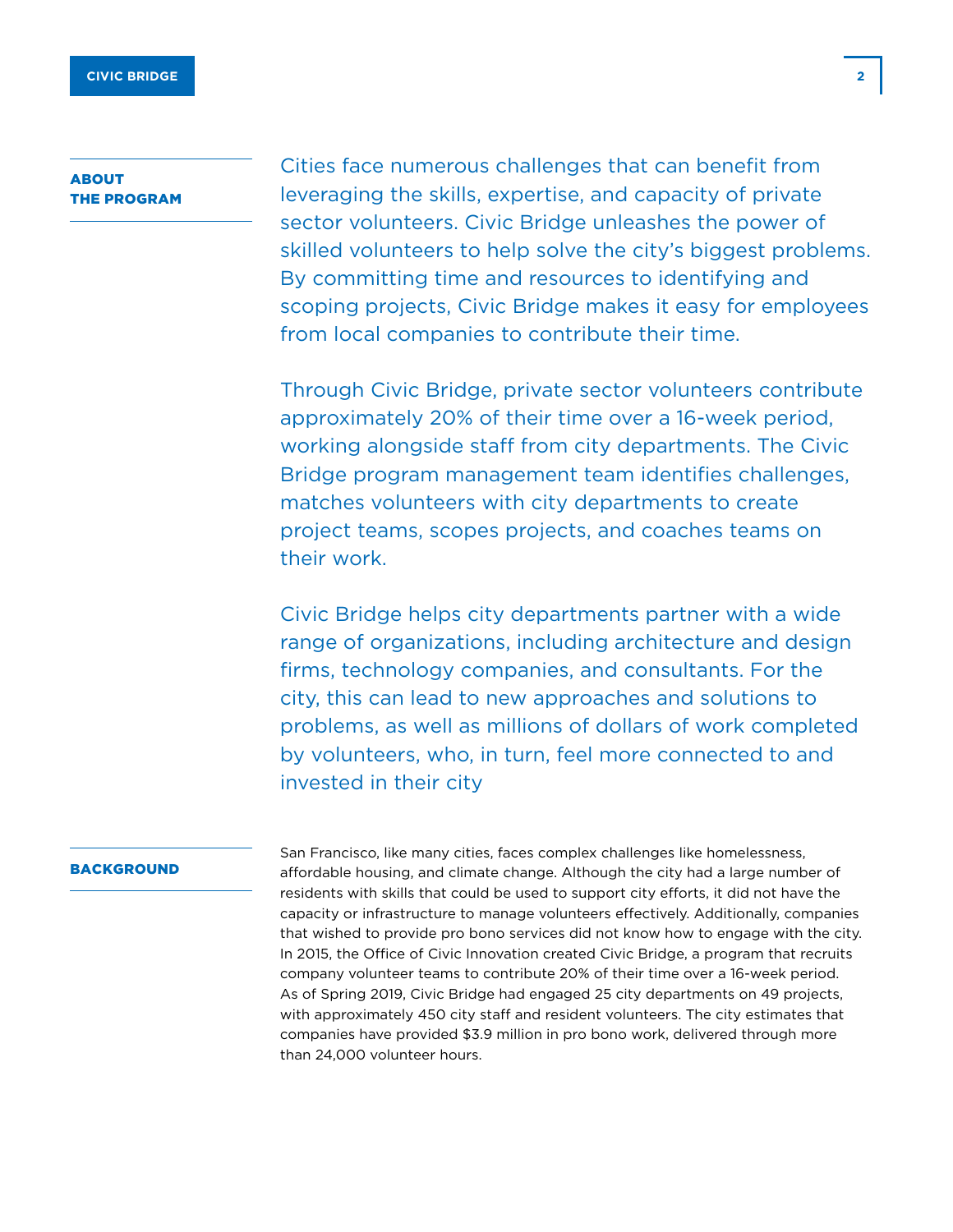

BY CITIES OF SERVICE

San Francisco, California, was one of three winners of the 2019 Engaged Cities Award for Civic Bridge.

The Engaged Cities Award recognizes the diverse and creative ways city leaders are collaborating with citizens to solve problems. Learn more at **[engagedcitiesaward.org](http://engagedcitiesaward.org)**.



# HOW IT **WORKS**

- **1.** Assemble a team of city staff who will coordinate the Civic Bridge program. One to two people can manage the program, including a senior-level staff member, a staff member with user-centered design experience, and individuals who can help with logistics and/or event planning.
- **2.** Reach out to city departments to explain the program, give guidance, and gather project proposals.
- **3.** Recruit pro bono partners from diverse sectors, such as management consultants, designers, architects, engineers, data analysts, and large private sector companies with diverse skill sets.
- **4.** Select projects for the Civic Bridge program and work with city departments to further refine the projects and develop clear challenge statements for each.
- **5.** Match the projects with pro bono partners and form project teams.
- **6.** Launch the program with a day-long kickoff event with project teams. Explain the Civic Bridge program, timeline, and expectations. The teams should spend the majority of their time scoping their projects and beginning to plan, as well as establishing a meeting schedule and other norms.
- **7.** Provide support for project teams during the implementation of the program. Project management should include weekly check-ins for the project teams throughout the program phases: Discover, Design, and Delivery. During these phases, project teams learn more about the challenge, design and test solutions, and deliver recommendations.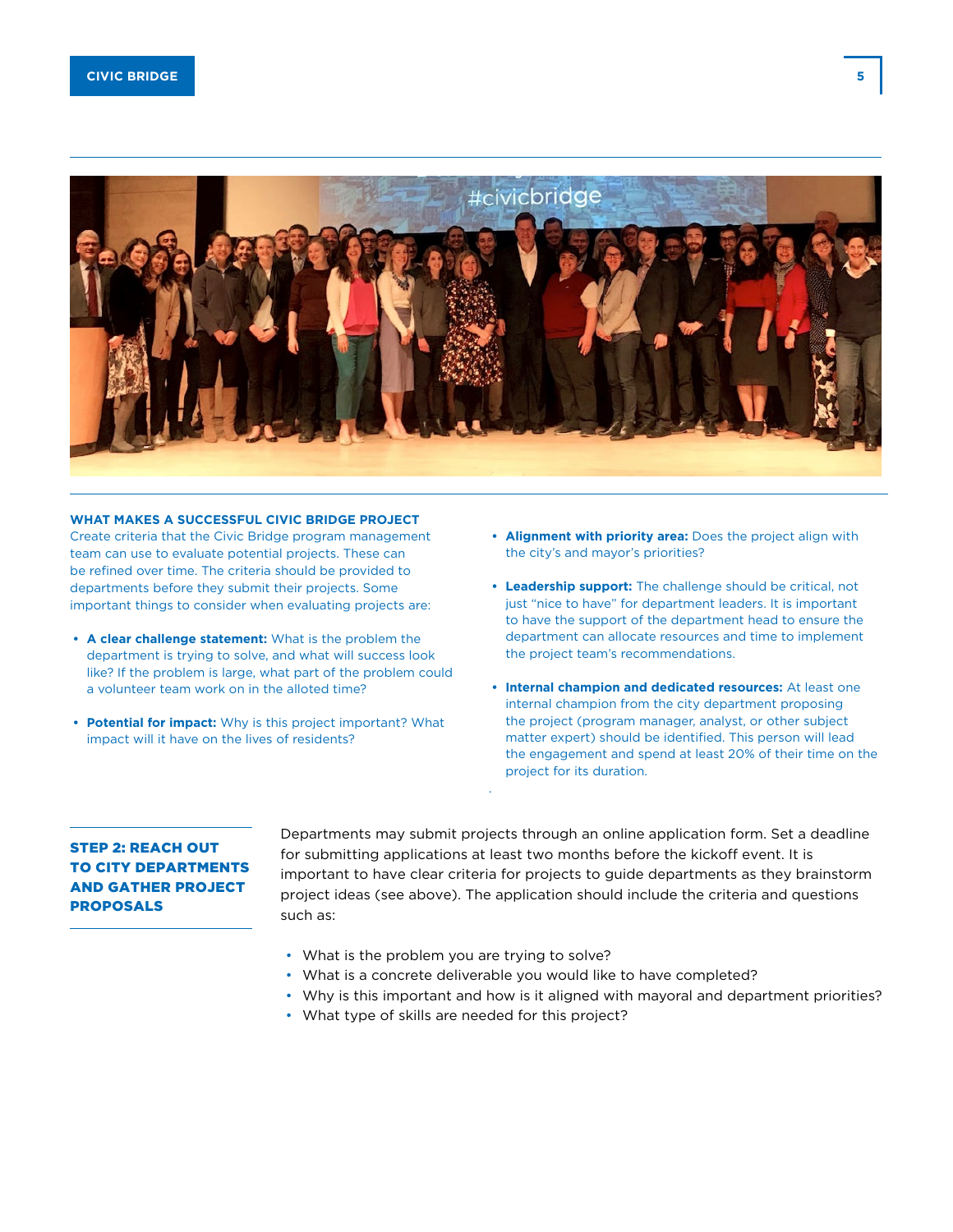## **SOURCING IDEAS WITH CITY DEPARTMENTS**

A lunch-and-learn prior to the application deadline can be a useful way to recruit participants and explain the program. One-on-one meetings with department staff are also a helpful way to guide departments who are brainstorming or refining project ideas. During these meetings, be sure to discuss the department staff's priorities, which will lead to project ideas.

# STEP 3: RECRUIT PRO BONO PARTNERS

Begin recruiting pro bono partners about six months before the kickoff event. This should be done at the same time that you are recruiting city departments to participate. When thinking about potential companies or other organizations to contact, consider:

- City priorities
- Organizations with which city leaders want to form relationships
- Existing partnerships
- Public perception of the organization
- Potential conflicts of interest

Invite potential partners to fill out an interest form. The form should include the organization's basic information; skills they specialize in and/or would like to deploy; and areas of interest, such as transportation, public health, or housing.

Meet with staff from interested organizations to give them an overview of the Civic Bridge program and timeline. The point of contact at each organization should be part of a department that manages employee engagement, corporate social responsibility, or human resources. They should also be a sustainable institutional contact that your city can work with for multiple years. Learn what the organization's executive leaders are looking to get out of the program, such as staff development opportunities. It is also important to discover the areas of interest of leaders and employees as well as the skills and expertise they can provide.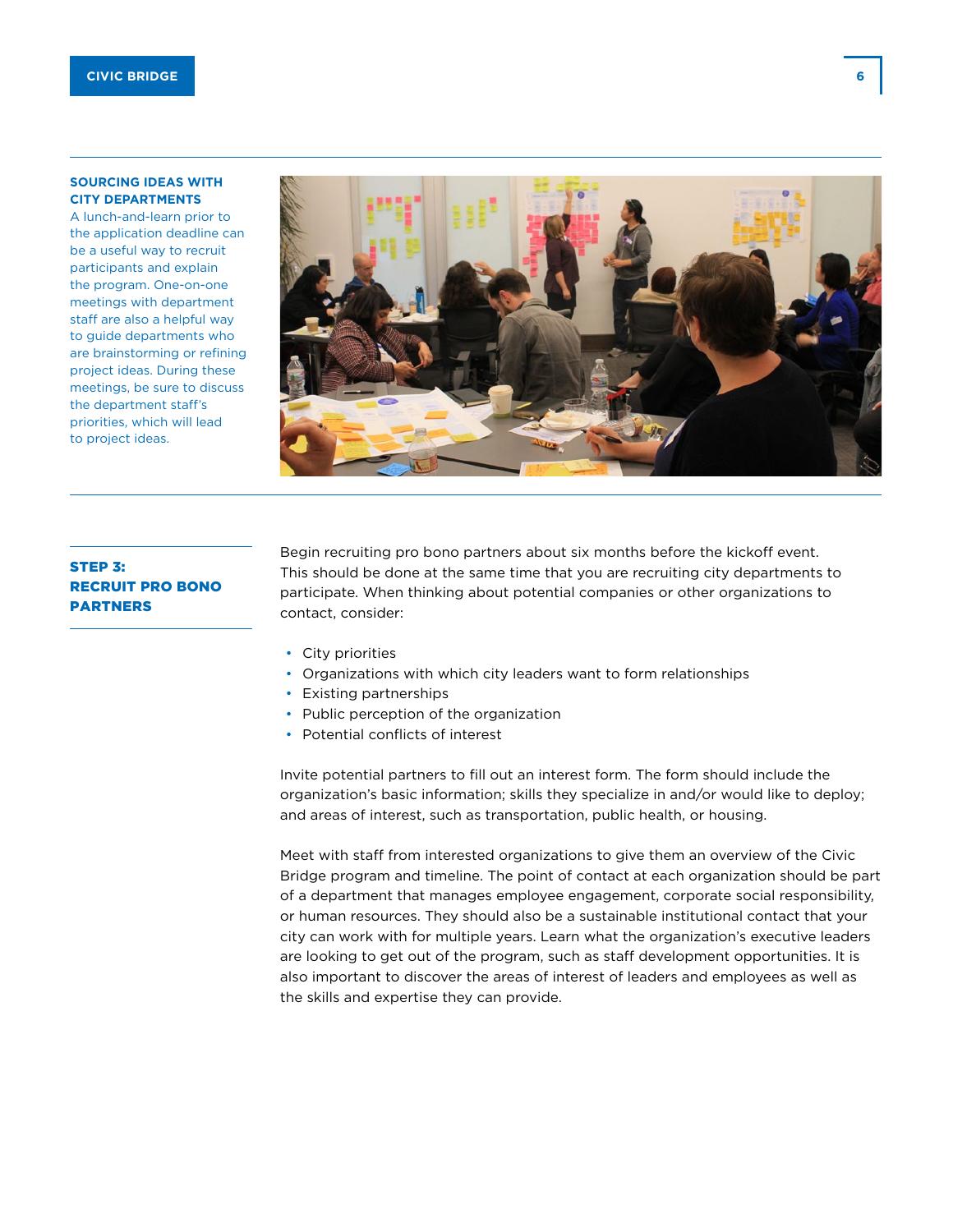## STEP 4: SELECT PROJECTS

At least two months before the kickoff event, evaluate the projects that have been submitted. This process typically involves several rounds of review.

The Civic Bridge project management team first reviews the projects to narrow down the list as necessary to ensure projects meet the program's basic requirements. Work with the mayor and his or her staff to identify projects that are a priority for the mayor and the city. A scoring system is a useful way to evaluate projects. Points may be awarded for addressing a mayoral priority, for having an internal champion that can dedicate 20% of their time to the project, and for having a clear deliverable identified.

Projects are then examined by a review committee, which should include city staff knowledgeable in design, technology, budgeting, policy, and data. Ideally, members of the review committee should have experience working cross-functionally with different city departments. The review committee's primary objective is to ask relevant questions and identify problems and opportunities. The Civic Bridge program management team then makes the final decision, with input from city leaders and the review committee. The number of projects can vary, but make sure it's a manageable amount for the team.

## **RIGHT-SIZING THE CHALLENGE**

Working closely with city departments to right-size projects is essential to the success of Civic Bridge. Hold in-person meetings with the department's project champion. Refine the project to create a challenge statement that clearly states the problem. Set expectations about what can be achieved in 16 weeks.



## STEP 5: MATCH PROJECTS WITH PRO BONO PARTNERS AND FORM PROJECT TEAMS

After projects are selected, work with city departments to finalize challenge statements for each project. These are one-page documents that include the following information:

- Project title and city department
- Problem description
- Project goals
- Skills needed for the project (e.g., data analysis, service design, communications, marketing, project management, graphic design, behavior science)

Share challenge statements with pro bono partners and ask them to choose their top three selections, including a short explanation of why they believe the project is a good fit for their organization. It may be helpful to set up calls with partners if they'd like to learn more about the projects before making a selection.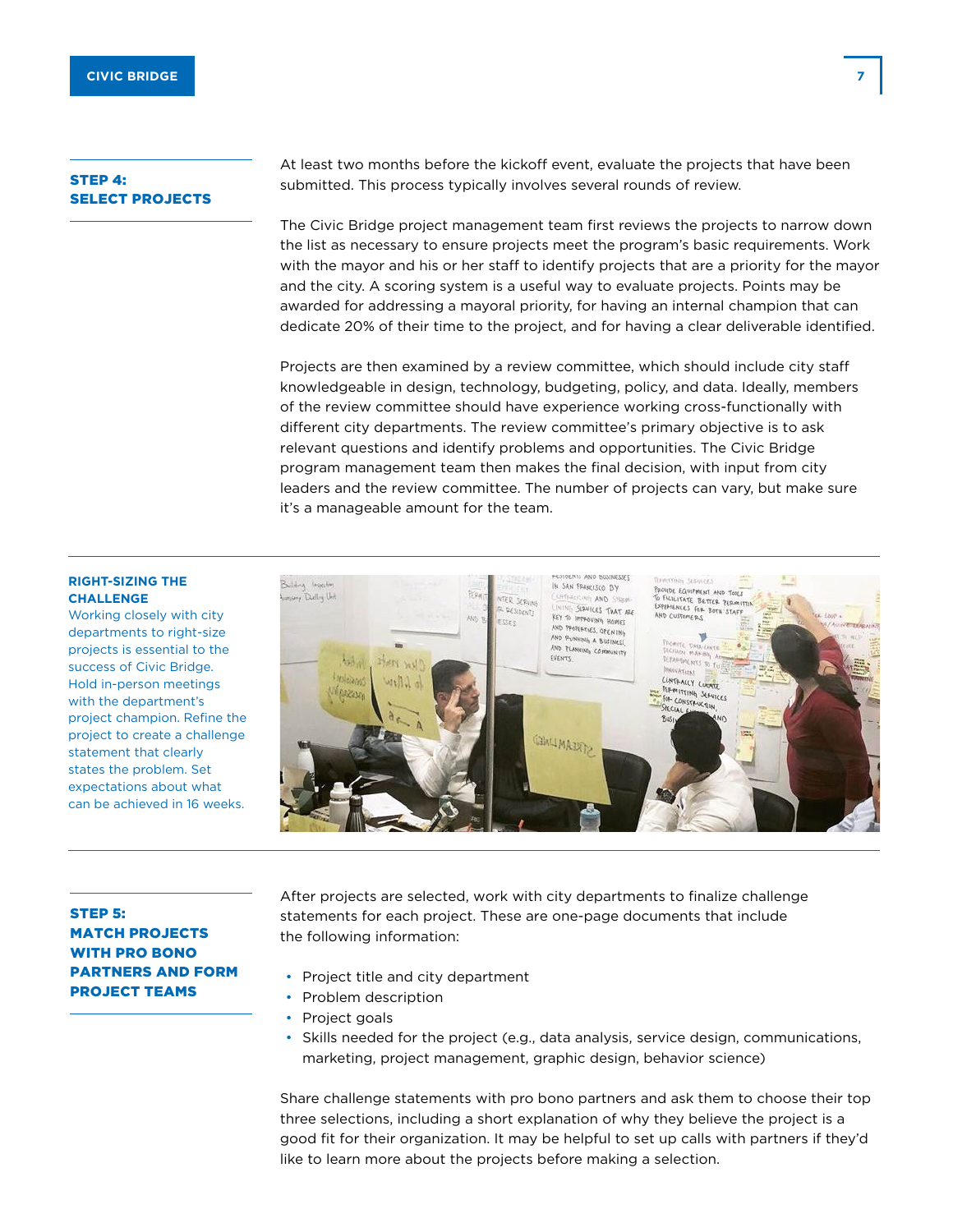The Civic Bridge program management team evaluates which projects match each pro bono partner and decides on final matches. Once matches are made, you may wish to have partners sign a volunteer agreement. Be sure to notify companies and organizations that are not selected to participate in the program and invite their feedback.

Each team consists of pro bono members and at least one member of the department staff, including an internal champion who could be a project manager, analyst, or subject matter expert.

After projects have been assigned, work with each city department to create a project brief, which further defines the challenge and ensures teams have sufficient context and clear goals. The project brief may include:

- Project scope
- Key questions for project team to answer in order to better understand the problem. For example, how do different stakeholders describe the problem?
- Stakeholders and users
- Project goals

Provide a brief orientation for pro bono teams, either in person, over the phone, or as a webinar. Share materials, including the project brief and timeline, so that volunteers are prepared for the kickoff event.

The kickoff event begins the 16-week period when the project teams, including department staff and volunteers, work together. The event is a chance to walk through the Civic Bridge program and for project teams to begin to plan. You may also wish to invite a speaker to talk about the importance of collaboration.

Start preparing for this meeting at least two months ahead of time so that the Civic Bridge program management team has plenty of time to book a space, find a speaker, and prepare materials and slides.

During the event, make sure to:

- Thoroughly explain the Civic Bridge program and timeline
- Establish working norms, including team member responsibilities, meeting schedule and location, how teams will prepare for meetings, and responsetime expectations
- Allow teams to further scope their projects. This includes building on the project brief to agree on the problem statement, define deliverables, and identify stakeholders
- Share goals with the teams

## STEP 6: LAUNCH THE PROGRAM WITH A KICKOFF EVENT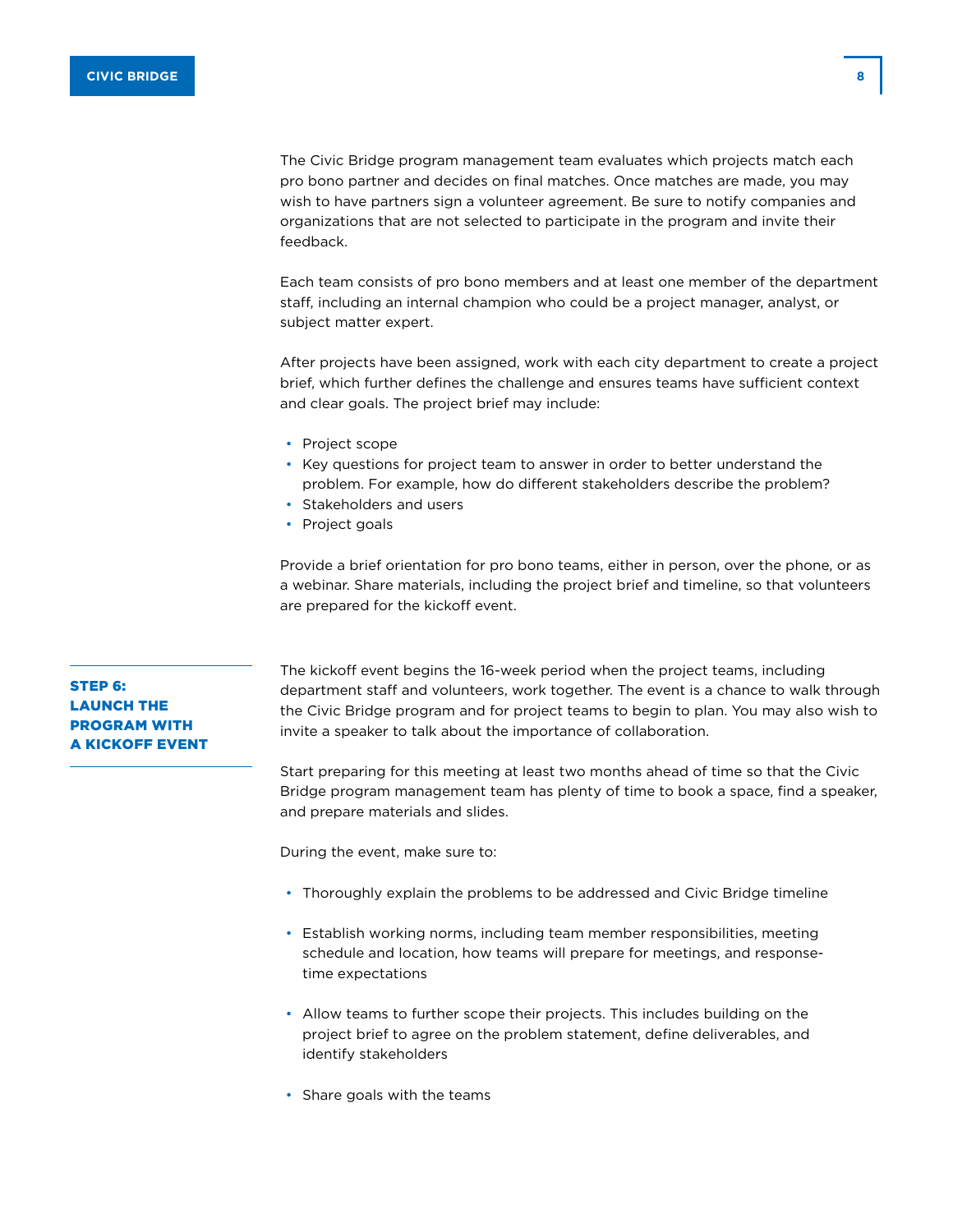#### **GUIDING PROJECT TEAMS**

The Civic Bridge project management team is an invaluable resource to project teams assessing strategy, keeping projects focused on departmental priorities, and providing an external perspective. Some questions to consider when guiding teams include:

- What are team expectations and norms? Does the pro bono partner understand government norms and communication styles?
- Who is responsible for setting the agenda and focus of team meetings?
- What level of participation does the Civic Bridge program management team member have in these meetings?
- What type of follow-up is expected of team members post-meeting?
- How are requests and disagreements handled?

STED<sub>7</sub>. SUPPORT PROJECT TEAMS DURING DISCOVER, DESIGN, AND DELIVERY



The 16-week collaboration period is divided into three phases: Discover, Design, and Deliver. During the Discover phase, which lasts about six weeks, the project team conducts research to learn more about the problem; speaks with stakeholders, clients, and users; and creates a project plan.

The Design phase lasts about four weeks. Project teams apply what they have learned in the Discover phase to design potential solutions; test their recommendations by presenting them to department staff, stakeholders, and users for feedback; and refine their recommendations based on feedback.

The Deliver phase lasts about six weeks, during which project teams test and refine recommendations, create implementation road maps for the city departments, and prepare for Demo Day.

Project teams meet weekly and handle the majority of their own logistics. A member of the Civic Bridge program management team should attend weekly meetings to answer questions, help with project management, and keep teams accountable and on schedule.

While the Civic Bridge program management team should check in regularly with project teams, a longer check-in at the midpoint is a useful milestone and chance to assess projects. Questions you may want to ask include: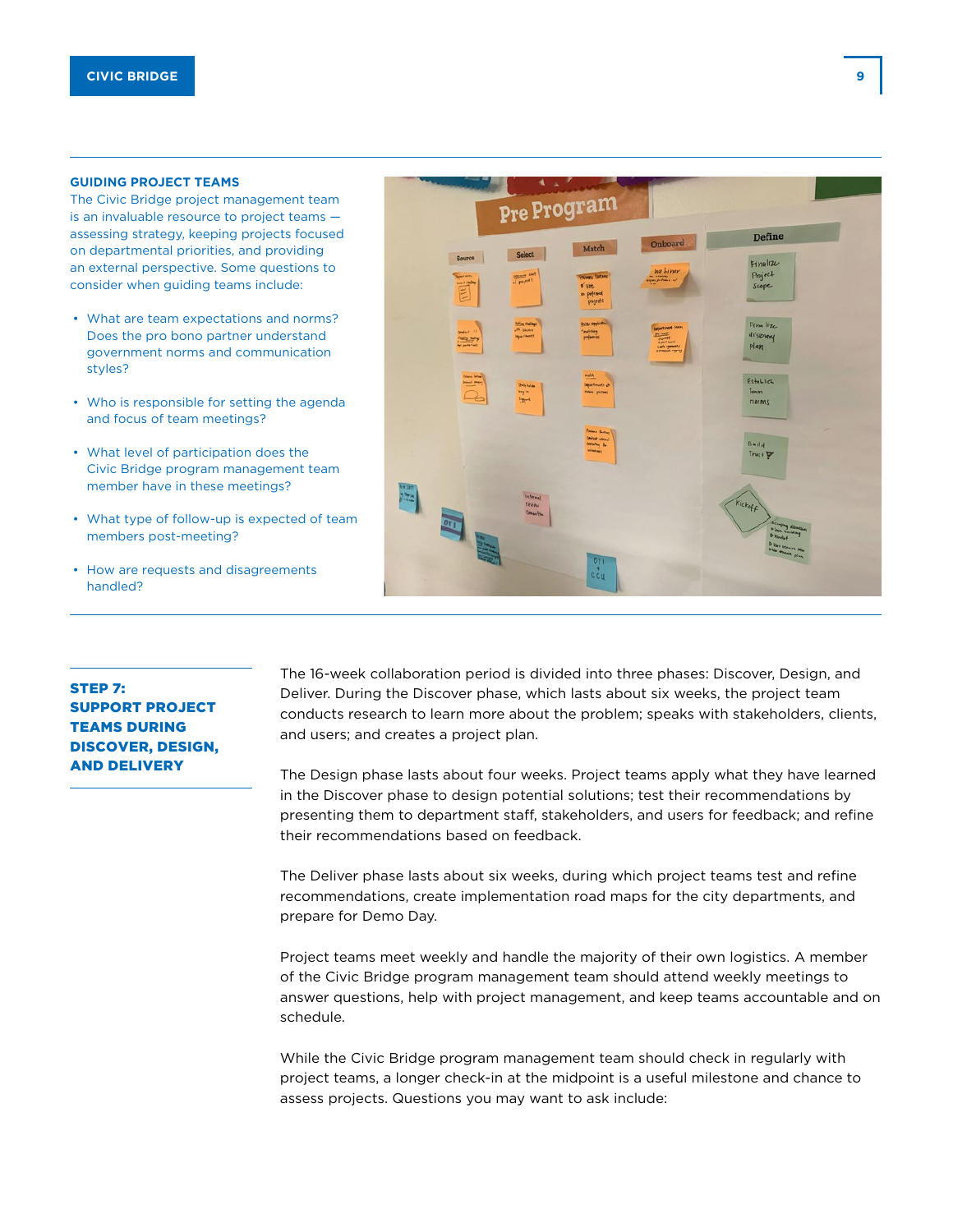- Are you on track to complete the project within the projected timeline?
- Do you have the information you need to move forward?
- What has been most exciting part of this experience so far?
- Have you run into any unexpected challenges?
- What other resources could be useful to you?

You may also wish to give project teams a chance to present what they have learned and their design ideas to other teams about halfway through the program. Each team can give a short presentation (about five minutes) and receive feedback from the other teams.

Near the end of the 16-week period, it is helpful to hold a planning call with project team members to make sure they have a clear plan to help the city department implement the team's recommendations.

#### **COLLECTING FEEDBACK**

Collecting feedback throughout the Civic Bridge program can help the Civic Bridge program management team improve the program going forward. You may wish to send out a simple weekly questionnaire to teams asking about their experience during each stage of the program. Make sure to survey both city department staff and pro bono volunteers at the conclusion of the program and ask open-ended questions.



## STEP 8: HOLD A DEMO DAY EVENT TO PRESENT RECOMMENDATIONS

Demo Day is an opportunity for project teams to present final recommendations to the mayor and other stakeholders. It also provides a chance to celebrate the program and recognize volunteers and partners.

Make sure to plan well in advance in order to find a venue, order food if necessary, and invite participants. Invitees may include the mayor; pro bono partners, including past and potential partners; Civic Bridge volunteer alumni; and press, if desired.

In advance of Demo Day, you may wish to conduct a workshop to help project teams prepare slideshows and remarks for presentations.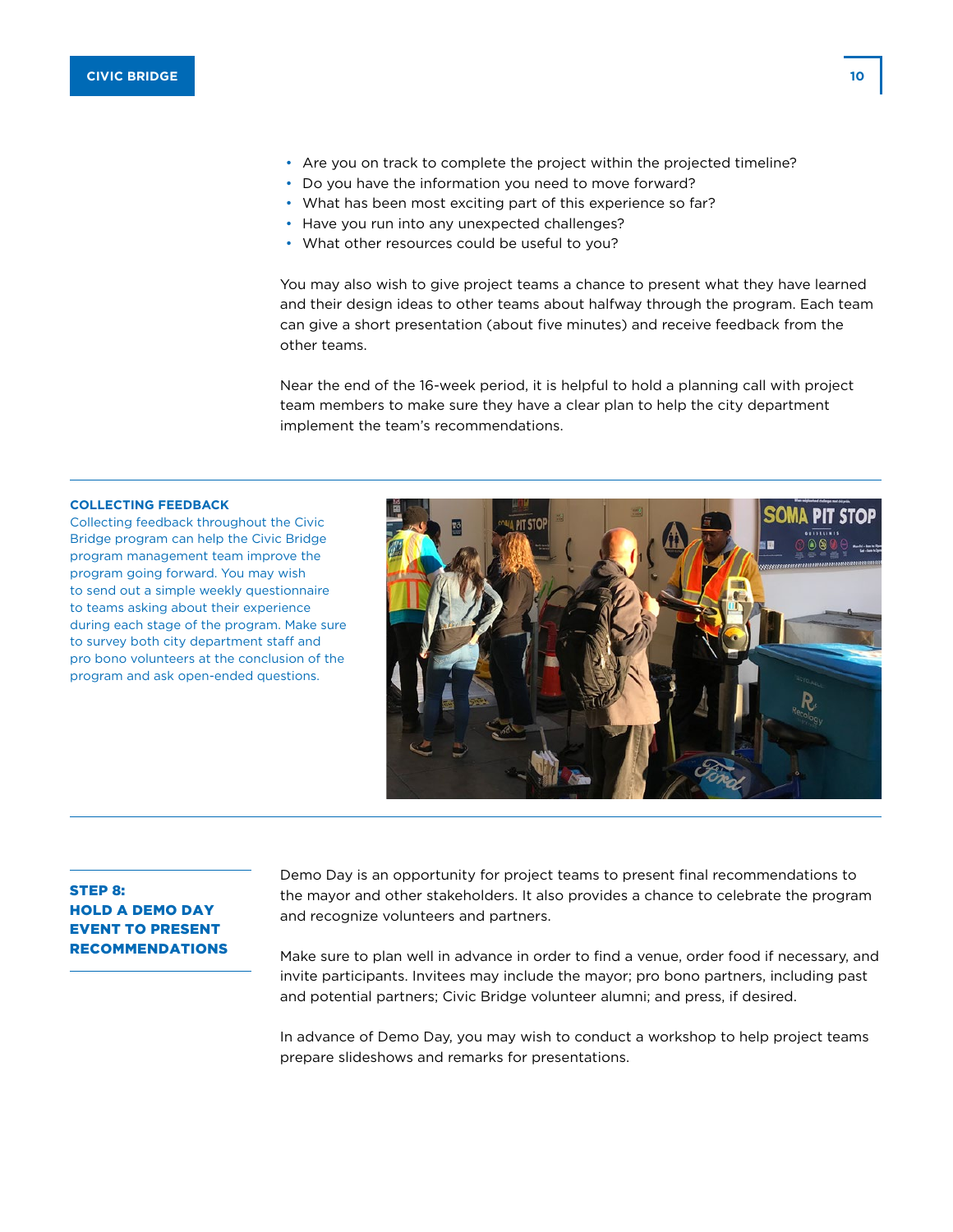



#### **DAY OF SERVICE**

In 2019, San Francisco expanded their 16 week Civic Bridge program and prototyped a one-day model called Day of Service. Similar to the traditional program, for the Day of Service, the Civic Bridge program management team matched private sector volunteer teams with city departments to tackle a civic challenge.

During the course of one day, 10 teams worked on 10 challenges facing the city and its residents. Results included an information campaign to improve access to legal counsel for individuals facing eviction and a userfriendly jobs webpage for the city and county of San Francisco

## STEP 9: FOLLOW UP AND REPORT IMPACT

Follow-up is essential to ensure that Civic Bridge projects generate results. About six months after Demo Day, schedule a meeting with city department staff from each project team to discuss how implementation has progressed. This is an opportunity to understand what made implementation successful or challenging and to learn more about the quantitative and qualitative impacts of the team's final recommendations.

Some questions you may wish to ask include:

- What do you think has worked well? Where is there room for improvement in the overall structure of the program?
- How would your department have tackled this challenge if Civic Bridge were not an option?
- When you finished Civic Bridge, did you have a clear plan for moving the recommendations forward?
- What, if any, obstacles have you encountered while working to implement the recommendations?
- It's been six months since the program ended. What stories could you share about the impact of the Civic Bridge deliverable in your department and in the community? What are some of the quantitative metrics that illustrate the impact?

It is important to report the impact of the program back to participants, city leaders, and the wider community. Some metrics the you may want to track include:

- Number of volunteers and total hours contributed
- Estimated value of time donated
- Number of departments and city staff that participated
- Number of people who have used services or initiatives as a result of the project

Qualitative results are also important. These may include case studies about recommendations that have been implemented, stories from participants, and stories from residents who have benefited from new or improved initiatives and services.

Share results widely on the city website, in newsletters and social media, and with partners.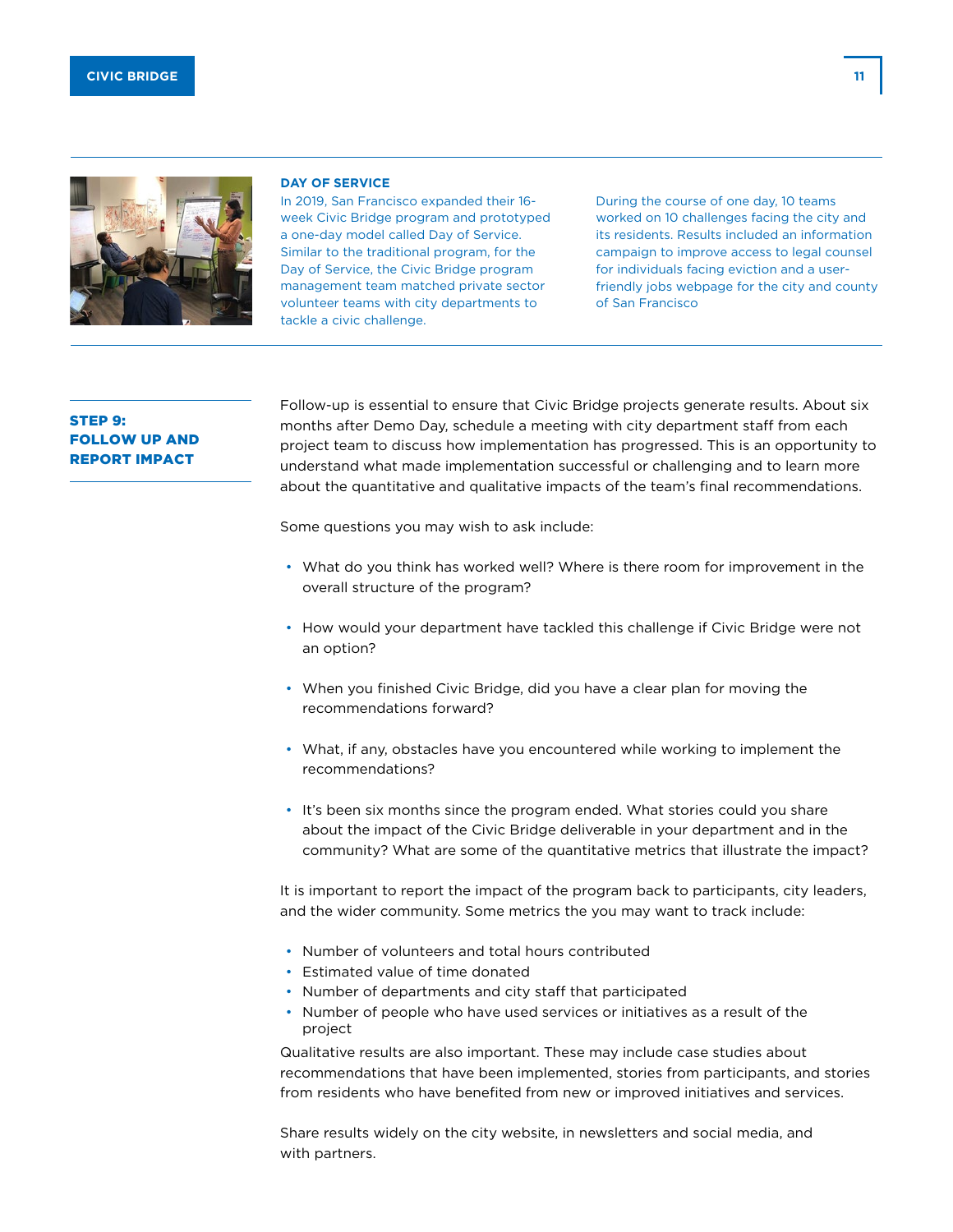# CIVIC BRIDGE IN ACTION

## DAHLIA: A NEW AFFORDABLE HOUSING PORTAL

When San Francisco's Office of Civic Innovation began the Civic Bridge program in 2015, creating a better system for the affordable housing application process was a perfect fit. Affordable housing is a key priority for the city, so this project had support from many city leaders, including a champion in the Mayor's Office of Housing and Community Development, Maria Benjamin. The project had the potential to impact thousands of lives.

## **Gathering Project Proposals: Affordable Housing**

Like many cities, San Francisco was working to alleviate its affordable housing shortage, but the application process for existing units was fragmented, confusing, and time-consuming. Residents often had to go to several different locations to fill out applications, sometimes spending hours in line to submit their forms. The applications for each location were different and required extensive amounts of information. Then a lottery took place, and it was difficult to figure out whether or not your lottery number was selected. If you weren't offered a unit, the process started all over again for your application to the next building.

In addition, the Mayor's Office of Housing & Community Development (MOHCD) was having trouble keeping up with new housing that was added to the system.

#### **Recruit Pro Bono Partners: Google**

The Civic Bridge program management team knew that the Google pro bono team would be a great partner for the project.

"When we scoped out the challenge, we didn't want to be prescriptive with the team," said Krista Canellakis, Chief Innovation Officer for San Francisco. "The team from Google came in and brought their user-centered approach to the way that they deliver products to this project."

Google typically looks at a few criteria when evaluating which Civic Bridge projects to take, explained Jen Carter, Product Manager and Head of Technical Team for Google.org. These include things like whether the project requires complex technical skills, whether it will result in a scalable and sustainable solution, and whether the team has capacity.

"We really focus where we think Google and Googlers can add unique value," said Carter. "And I think this project really allowed us to do that."

There are several benefits to Google and other companies that participate in Civic Bridge. It's a way for organizations to develop leadership, cultivate public goodwill, and help staff feel good about the work they are doing.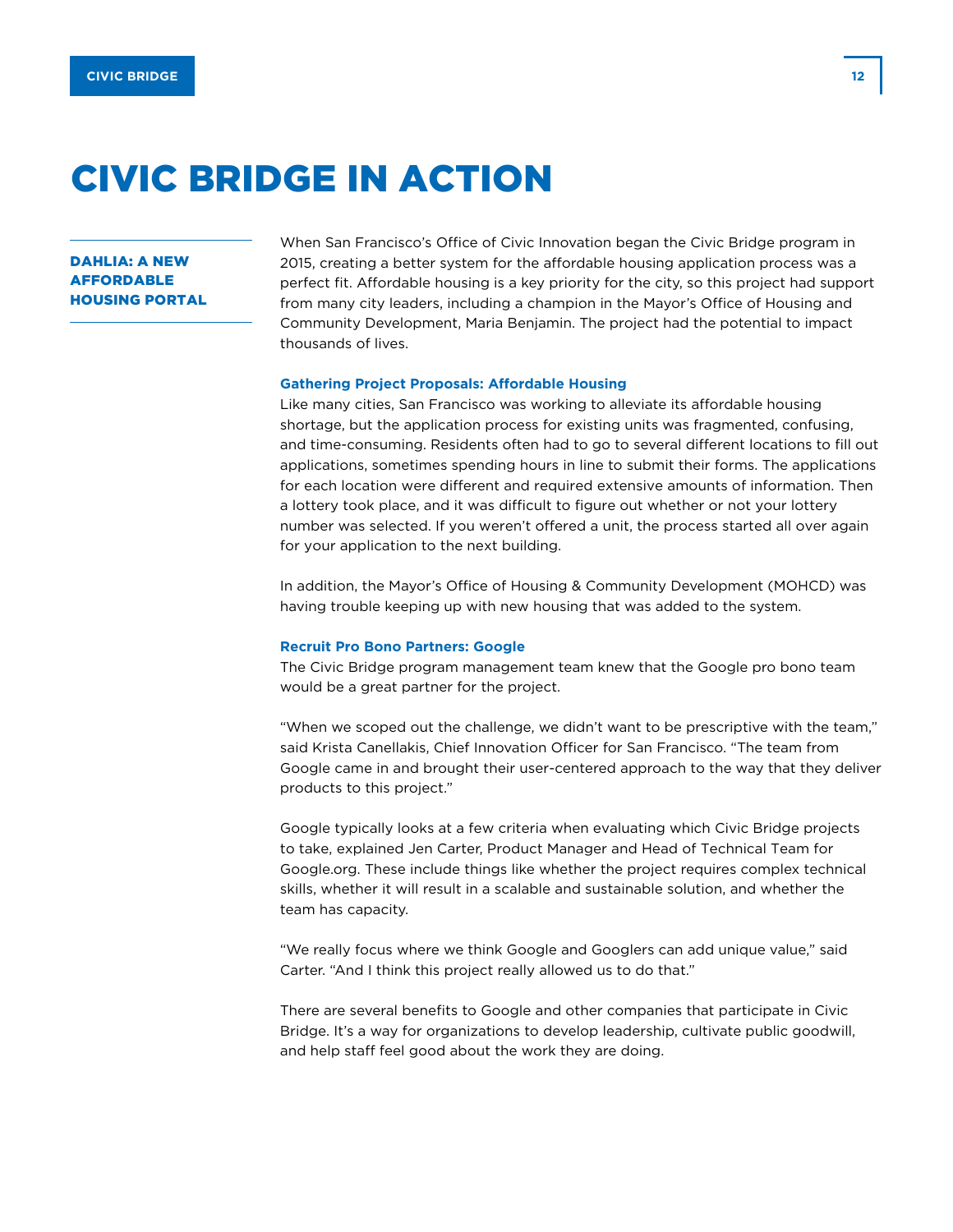

#### **Understanding the Problem**

City staff in San Francisco's Office of Civic Innovation spent time scoping the problem, like they do for every project. Once the project began, the Google team worked with city staff from MOHCD to delve deeper and learn more about the problem.

MOHCD gave the project team lists of community centers to visit, addresses of affordable housing complexes, names of housing counseling agencies, and other stakeholders. Using these lists, Google employees spoke with dozens of people, including affordable housing developers, residents who needed to apply for affordable housing, and city staff.

"For the residents, it was incredibly difficult and complex to find and submit an application for affordable housing," explained Carter. "But then it wasn't just residents that were having the problem. City staff was taking a ton of manual effort to review applications."

The project team helped MOHCD better understand how long it took for residents to complete the applications. The project team mapped the complicated journey that affordable housing applicants had to go through, identifying frustrations that residents were encountering, such as confusing terminology and separate processes for each housing application, each with a different set of requirements.

Throughout this process, the Civic Bridge program management team provided hands-on support.

"Because housing is such a priority for our city, our team was really heavily engaged on the project to make sure it was staying on track," said Canellakis. This included helping the team meet deadlines, facilitating information gathering, coordinating volunteers and stakeholders, and translating tech sector and government jargon.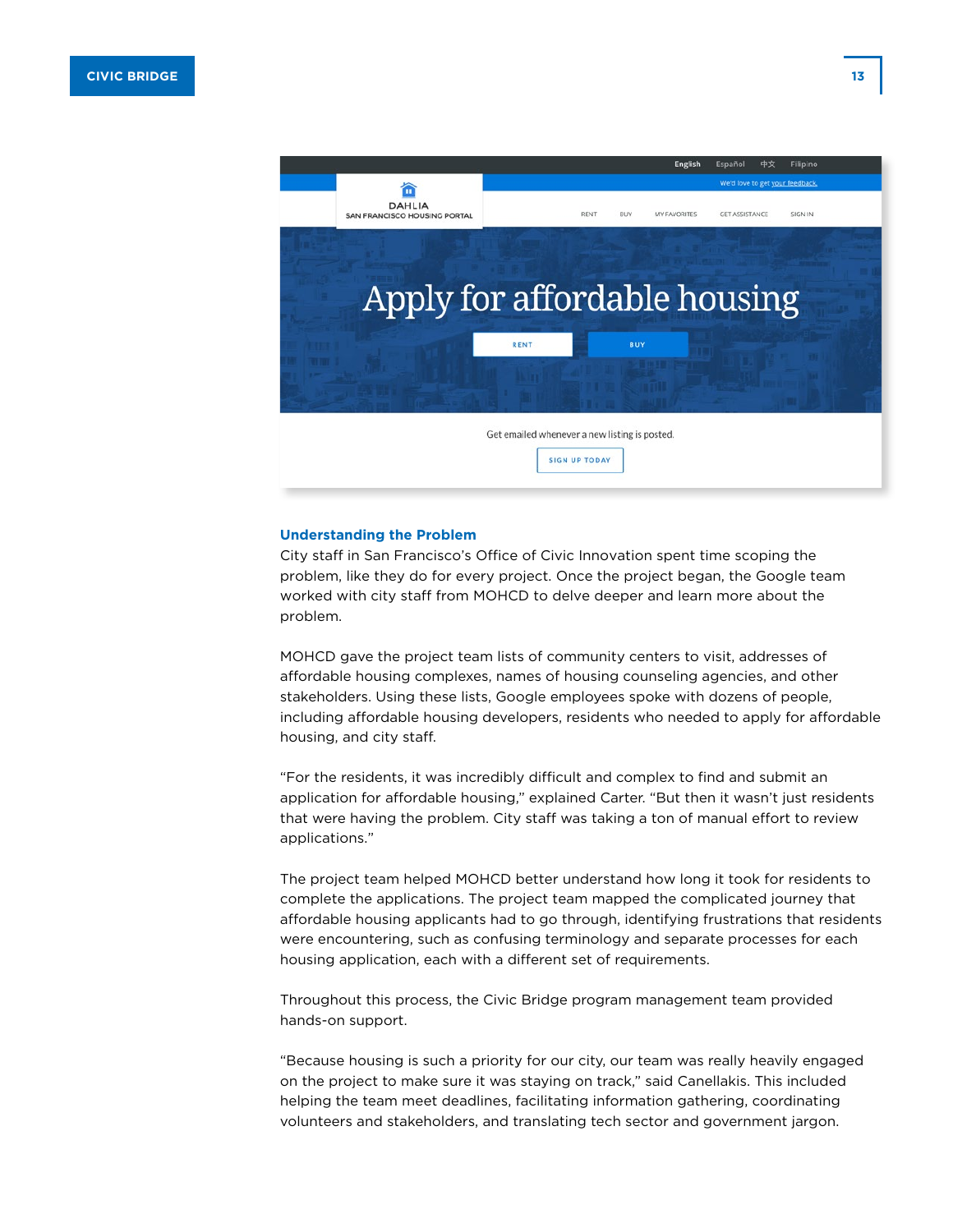"Our role is really to have knowledge of all of those things so that we can ensure that the project is successful and meets the goals that it says it's going to meet," said Canellakis.

## **Making an Impact: DAHLIA**

After gathering a considerable amount of information to understand the problem, the team developed prototypes for an online system and did user testing with potential applicants and city staff. Using the feedback they received, the project team mapped out how a new system should work and the features it should have, which included a listing of available housing, tools for developers and housing counselors, and news about upcoming housing lotteries. They also created a timeline that MOHCD could use to create the new system, including finding and securing a software developer, testing, and launching the new portal.

Now, 97% of applications for affordable housing in San Francisco are submitted through the new housing portal, called DAHLIA (named after the official city flower). The amount of information required from residents has been cut by up to 75%, making it much easier for residents, developers, city staff, and housing counselors to manage affordable housing applications.

"This is a city that cares about people having equitable access in all levels, so of course DAHLIA is beautiful," said Benjamin. "I really believe that DAHLIA has already changed the relationship between the Mayor's Office of Housing and Community Development and the public."

The success of the project has also encouraged other city departments to participate in Civic Bridge. One recent example is a new system, currently in development, to help the city comply with new right-to-counsel legislation. The system will provide referrals for free legal counsel to residents facing eviction.

Civic Bridge also impacted the Google volunteers and changed their relationship to the city. "I feel closer to the city," said Lauren Jong, a Google employee who participated in the project. "I feel closer to all the people who live here, as a community."